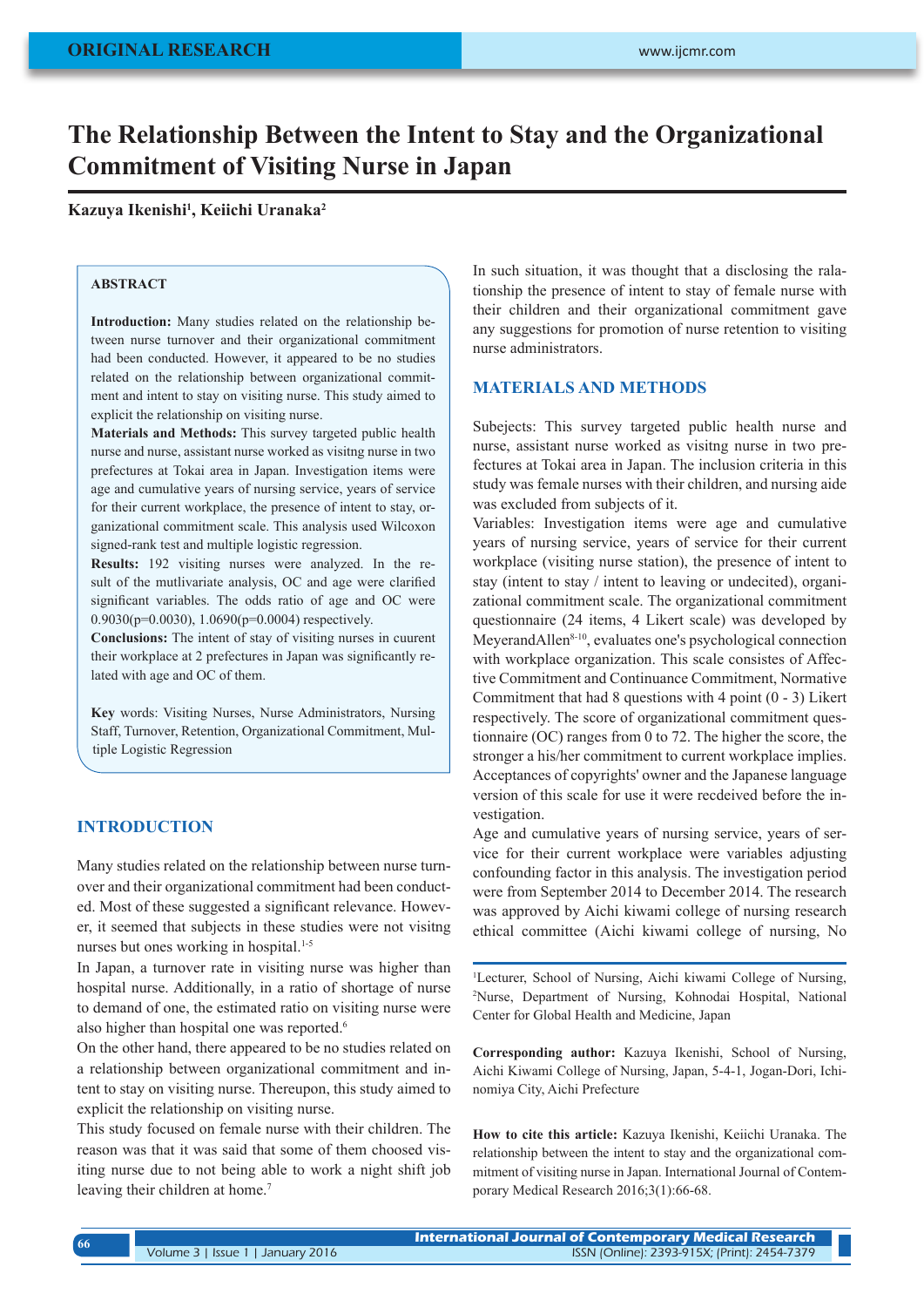8 - 2014). The questionnaire and the written request were mailed to subjects. Return of the completed questionnaire was taken as consent to participate with this study.

Analysis Method: Score of opposite items in questionnaire were inverted prior to the analysis. Then, using a reliability analysis for improvement a prcision of analysis, some items were reduced. After the reduction, the sum of scores of items was to the score of organizational commitment questionnaire (OC).

#### **STATISTICAL ANALYSIS**

Only variables which were statistically significant with the presence of intent to stay using univariate statistics (Wilcoxon signed-rank test) were analyzed with mutlivariate analysis (multiple logistic regression). The level of sigificance was set at at  $p < 0.05$ . Data were analysed using SAS university edition and SPSS ver20.

#### **RESULTS**

Survey forms were mailed to 311 visiting nurse station at two prefecture in Tokai area. Although the number of nursing personnel working in individual station were unknown, six sets of survey form were mailed because an average number of visiting nurse per one visiting nurse station were 4 or 5 in Japan.

As a result, 264 nursing personnel in 91 stations responded. Among them, 194 meeted inclusion criteria but two of 194 missed responses on the presence of intent to stay and OC. Consequently, valid respondents 192 were analyzed in this study.

In the result of univariate statistics (Table 1), median of age was 46 and cumulative years of nursing service was 13, years of service for their current workplace was 3, OC was 19.

Respondent number of the presence of intent to stay was 144, one of the intent to leave or undecided was 49.

In terms of OC, reliability analysis were implemented at first. As a result, items showing a corrected item-total correlation (CITC) were negative or less than 0.400 were eliminated. Then, scores of the remaining 12 items were summed to OC (Table 2). The cronbach's coefficient  $\alpha$  rised 0.886 with 12 items from 0.852 with 24 items, therefore.

In the result of the univariate analysis, age and OC of visiting

| <b>Variables</b>                          | N   | Median | Min | Max |
|-------------------------------------------|-----|--------|-----|-----|
| age                                       | 192 | 46     | 26  | 74  |
| cumulative years of service               | 183 | 13     |     | 50  |
| years of service for current<br>workplace | 187 |        |     | 26  |
|                                           | 192 | 19     |     | 35  |

\*0 implies under year of service.

†OC is an abbreviation for Organizational Commitment Scale. The OC questionnaire consisted of 12 items in this study (score range:  $0 - 36$ .

**Table-1:** Descriptive statistics (N=192)

nurses were revealed variables significantly related with the presence of intent to stay (Table 3).

Subsequently, these 2 variables as explanatory ones were analyzed with the logistic regression analysis (Table 4).

In the result of the mutlivariate analysis, both of these variables were clarified significant ones. The odds ratio of age and OC were 0.9030(p=0.0030), 1.0690(p=0.0004) respectively.

| <b>Affective Commitment Scale Itmes</b>                                             |  |  |  |  |  |
|-------------------------------------------------------------------------------------|--|--|--|--|--|
| I would be very happy to spend the rest of my career with this                      |  |  |  |  |  |
| organization.*                                                                      |  |  |  |  |  |
| I enjoy discussing about my organization with people outside                        |  |  |  |  |  |
| $it.*$                                                                              |  |  |  |  |  |
| I really feel as if this organization's problems are my own.*                       |  |  |  |  |  |
| I think that I could easily become as attached to another organi-                   |  |  |  |  |  |
| zation as I am one to this.                                                         |  |  |  |  |  |
| I do not feel like "part of the family" at my organization.*                        |  |  |  |  |  |
| I do not feel "emotionally" attached to this organization.*                         |  |  |  |  |  |
| This organization has a great deal of personal meaning for me.                      |  |  |  |  |  |
| I do not feel a strong sense of belonging to my organization.*                      |  |  |  |  |  |
| <b>Continuance Commitment Scale Items</b>                                           |  |  |  |  |  |
| I am not afraid of what might happen if I quit my job without                       |  |  |  |  |  |
| having another one lined up.*                                                       |  |  |  |  |  |
| It would be very hard for me to leave my organization right                         |  |  |  |  |  |
| now, even if I wanted to.                                                           |  |  |  |  |  |
| Too much of my life would be disrupted if I decided I wanted                        |  |  |  |  |  |
| to leave my organization right now.*                                                |  |  |  |  |  |
| It wouldn't be too costly for me to leave my organization now.*                     |  |  |  |  |  |
| Right now, staying with my organization is a matter of necessi-                     |  |  |  |  |  |
| ty as much as desire.                                                               |  |  |  |  |  |
| I feel that I have very few options to consider leaving this orga-                  |  |  |  |  |  |
| nization would be the scarcity of available alternatives.                           |  |  |  |  |  |
| One of the few negative consequences of leaving this organiza-                      |  |  |  |  |  |
| tion would be the scarcity of available alternatives.                               |  |  |  |  |  |
| One of the major reasons I continue to work for this organiza-                      |  |  |  |  |  |
| tion is that leaving would require considerable personal sacri-                     |  |  |  |  |  |
| fice: another organization may not match the overall benefits I                     |  |  |  |  |  |
| have here.                                                                          |  |  |  |  |  |
| <b>Normative Commitment Scale Items</b>                                             |  |  |  |  |  |
| I think that people these days move from company to company                         |  |  |  |  |  |
| too often.                                                                          |  |  |  |  |  |
| I do not believe that a person must always be loyal to his or her<br>organization.* |  |  |  |  |  |
| Jumping from organization to organization does not seem at all                      |  |  |  |  |  |
| unethical to me.                                                                    |  |  |  |  |  |
| One of the major reasons I continue to work in this organizai-                      |  |  |  |  |  |
| ton is that I believe loyalty is important and therefore feel a                     |  |  |  |  |  |
| sense of moral obligation to remain.*                                               |  |  |  |  |  |
| If I got another offer for a better job elsewhere I would not feel                  |  |  |  |  |  |
| it was right to leave my organization.*                                             |  |  |  |  |  |
| I was taught to believe in the value of remaining loyal to one                      |  |  |  |  |  |
| organization.                                                                       |  |  |  |  |  |
| Things were better in the days when people stayed in one orga-                      |  |  |  |  |  |
| nization for most of their careers.                                                 |  |  |  |  |  |
| I do not think that to be a "company man" or "company wom-                          |  |  |  |  |  |
| an" is sensible.                                                                    |  |  |  |  |  |
| *Only these items were analysed in this study.                                      |  |  |  |  |  |
| Table-2: Organizational Commitment Scale Items by Meyer &                           |  |  |  |  |  |
| Allen                                                                               |  |  |  |  |  |